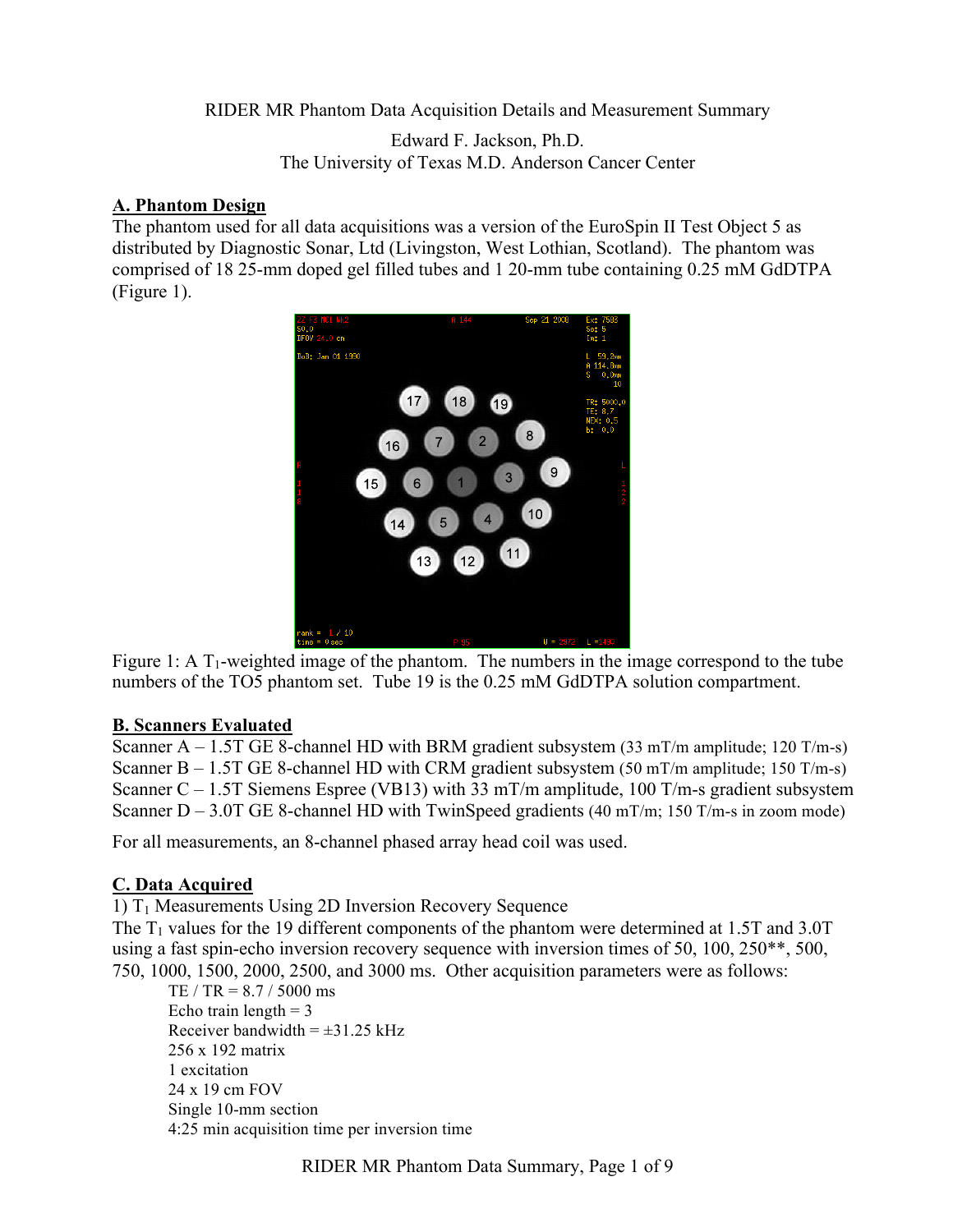\*\* The 250 ms inversion time data were not acquired on the 1.5T system.

The inversion recovery data were acquired once at 1.5T and twice at 3.0T (with a 2-week interval).

2) T1 Measurements Using Multiple Flip Angle 3D Fast Spoiled Gradient Recalled Echo Sequence The  $T_1$  values for each compartment of the phantom were determined each time point and on each scanner using a 3D fast spoiled gradient recalled echo (FSPGR) sequence with flip angles of 2, 5, 10, 15, 20, 25, and 30 degrees. Other acquisition parameters were as follows:

 TR = 4.7–5.6 ms (dependent on scanner, but fixed for all time points on a given scanner) Receiver bandwidth  $= \pm 31.25$  kHz 10 contiguous 5-mm sections (matched to the DCE-MRI acquisition, below) 0:39-0:58 min acquisition time per flip angle (dependent on scanner, but fixed for all time points on  $TE = 1.2 - 1.4$  ms (dependent on scanner, but fixed for all time points on a given scanner) 256 x 192 matrix 1 excitation 24 x 19 cm FOV a given scanner)

3) DCE-MRI Acquisition Using a 3D Fast Spoiled Gradient Recalled Echo Sequence At each time point on each scanner, rapidly sampled 3D FSPGR data were acquired, simulating a DCE-MRI acquisition, using the following parameters:

 $TE = 0.90 - 1.35$  ms (dependent on scanner, but fixed for all time points on a given scanner)  $TR = 4.09 - 5.47$  ms (dependent on scanner, but fixed for all time points on a given scanner) Receiver bandwidth  $= \pm 31.25$  kHz 10 contiguous 5-mm sections (matched to the DCE-MRI acquisition, below) 7.6–10.1 s temporal resolution (dependent on scanner, but fixed for all time points on a given 6.8 – 7.9 min total scan time (dependent on scanner, but fixed for all time points on a given scanner) 30 degree flip angle 256 x 160 matrix 1 excitation 24 x 19 cm FOV scanner)

4) Data Acquisition Time Points ("Coffee Break" and 1-2 Week Time Points) For the multiple flip angle FSPGR  $T_1$  measurement acquisitions (2 above) and the DCE-MRI FSPGR acquisitions (3 above), data were obtained twice on day 0 ("coffee break" scenario) and once at 1 week (1.5T scanners) or at 2 weeks (3.0T scanner) later. On day 0, the RF coil and phantom were positioned and data obtained. The RF coil and phantom were then removed from the scan table and the phantom moved to a second nearby scanner for day 0 measurements on that scanner. The RF coil and phantom were then repositioned on the first scanner and the second data set acquired on the first scanner (and subsequently on the second scanner).

# **D. Data Analysis**

 $T_1$  Measurements: The  $T_1$  measurement data (inversion recovery and multiple flip angle FSPGR) were analyzed using the T1/T2\* Mapping module of the CineTool analysis package (version. 7.1.2, GE Healthcare, provided under research agreement with GE Healthcare Technology) running in the IDL environment (ITT Visual Information Solutions, Boulder, CO).  $T_1$  measurements were obtained from  $\sim$ 200 mm<sup>2</sup> regions of interest (ROIs) centered within each of the 19 phantom compartments. For the inversion recovery data, the measurements were obtained from the single section.  $T_1$  measurements from the inversion recovery sequence were considered to form the "ground truth"  $T_1$  data for all subsequent analyses. For the multiple flip angle data, the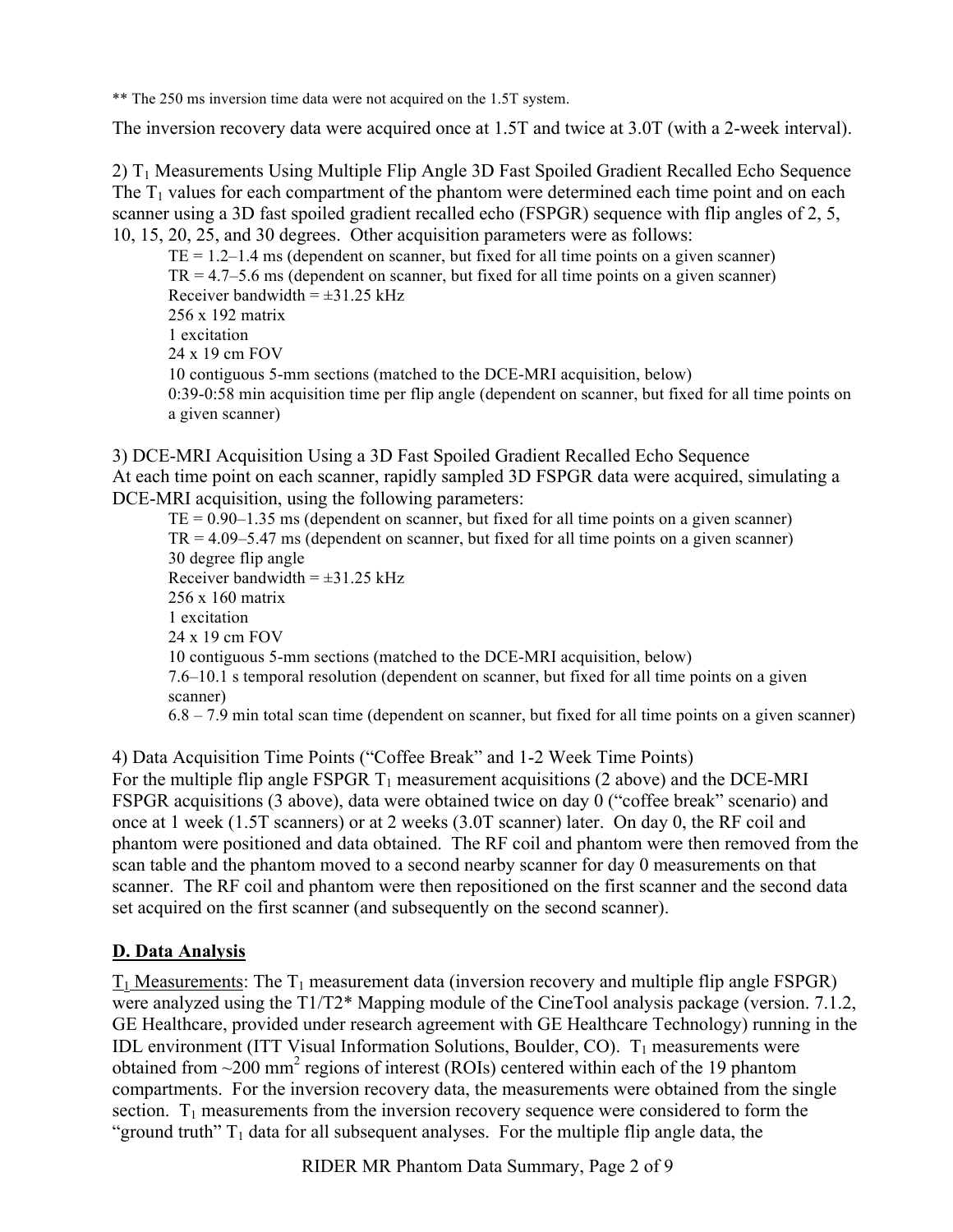measurements were obtained from the central 5 sections of the 10-12 acquired sections. The reported data from these measurements are the averages of the values obtained from the 5 sections.

 results were obtained for each scanner (Scanners A – D).  $T_1$  Measurement Reproducibility: The reproducibility of the multiple flip angle 3D FSPGR  $T_1$ measurements was assessed using correlation analysis and, as Bland and Altman noted the limitations of such correlation analysis when assessing repeatability (1), using the Bland-Altman coefficient of repeatability. Such analyses were performed to compare the reproducibility of the measurements in the "coffee break" scenario (Run 1 vs. Run 2 results for Week 0) as well as in the extended delay scenario (Average of Run 1 and Run 2 Week 0 results vs. Week 1 results). These

 inversion recovery measures for each scanner (Scanners A – D). Limits of Agreement of Inversion Recovery  $T_1$  Measurements with Multiple Flip Angle FSPGR  $T_1$ Measurements: The Bland-Altman limits of agreement (1) of the multiple flip angle FSPGR T1 measurements relative to the inversion recovery measurements were computed for each scanner to assess the accuracy of the multiple flip angle measures as compared to the assumed ground truth

Signal, Noise, and Contrast-to-Noise Ratio Measurements and Contrast Agent Uptake Simulations from the DCE-MRI Acquisitions: The variation in signal intensity, mean noise amplitude, and contrast-to-noise ratio (CNR) was assessed for each run on each scanner (Scanners  $A - E$ ). In addition, simulated DCE-MRI uptake curves were generated using the signal measured from selected compartments of the phantom, the ideal signal response for a perfectly spoiled gradient recalled echo sequence, and the Solomon-Bloembergen equation converting change in  $T_1$  relaxation rate to gadolinium concentration (assuming a T<sub>1</sub> relaxivity of 4.75 mM<sup>-1</sup> s<sup>-1</sup>).

## **E. Results**

|             | 1.5T       | 3.0T       | 3.0T       |
|-------------|------------|------------|------------|
| Compartment | 07/23/2008 | 09/07/2008 | 09/21/2008 |
| #           | $T1$ (ms)  | $T1$ (ms)  | T1 (ms)    |
| 1           | 215.25     | 209.52     | 207.45     |
| 2           | 320.18     | 315.26     | 312.12     |
| 3           | 303.80     | 295.63     | 294.14     |
| 4           | 493.36     | 489.73     | 485.67     |
| 5           | 484.81     | 475.12     | 470.31     |
| 6           | 471.17     | 469.14     | 465.80     |
| 7           | 656.59     | 647.36     | 644.06     |
| 8           | 634.46     | 632.02     | 634.03     |
| 9           | 809.73     | 814.26     | 814.05     |
| 10          | 768.12     | 764.98     | 757.88     |
| 11          | 1001.02    | 998.83     | 988.58     |
| 12          | 1728.28    | 1689.79    | 1669.26    |
| 13          | 1086.39    | 1076.17    | 1062.72    |
| 14          | 1173.85    | 1160.93    | 1149.45    |
| 15          | 1331.32    | 1325.55    | 1318.28    |
| 16          | 1479.87    | 1467.46    | 1458.69    |
| 17          | 1432.01    | 1433.79    | 1428.98    |
| 18          | 1624.85    | 1635.47    | 1625.03    |
| 19          | 669.70     | 681.82     | 684.08     |

Inversion Recovery  $T_1$  Measurement Results

Table 1:  $T_1$  measurements for each compartment of the phantom obtained from the inversion recovery experiments. These measurements are considered to be "ground truth".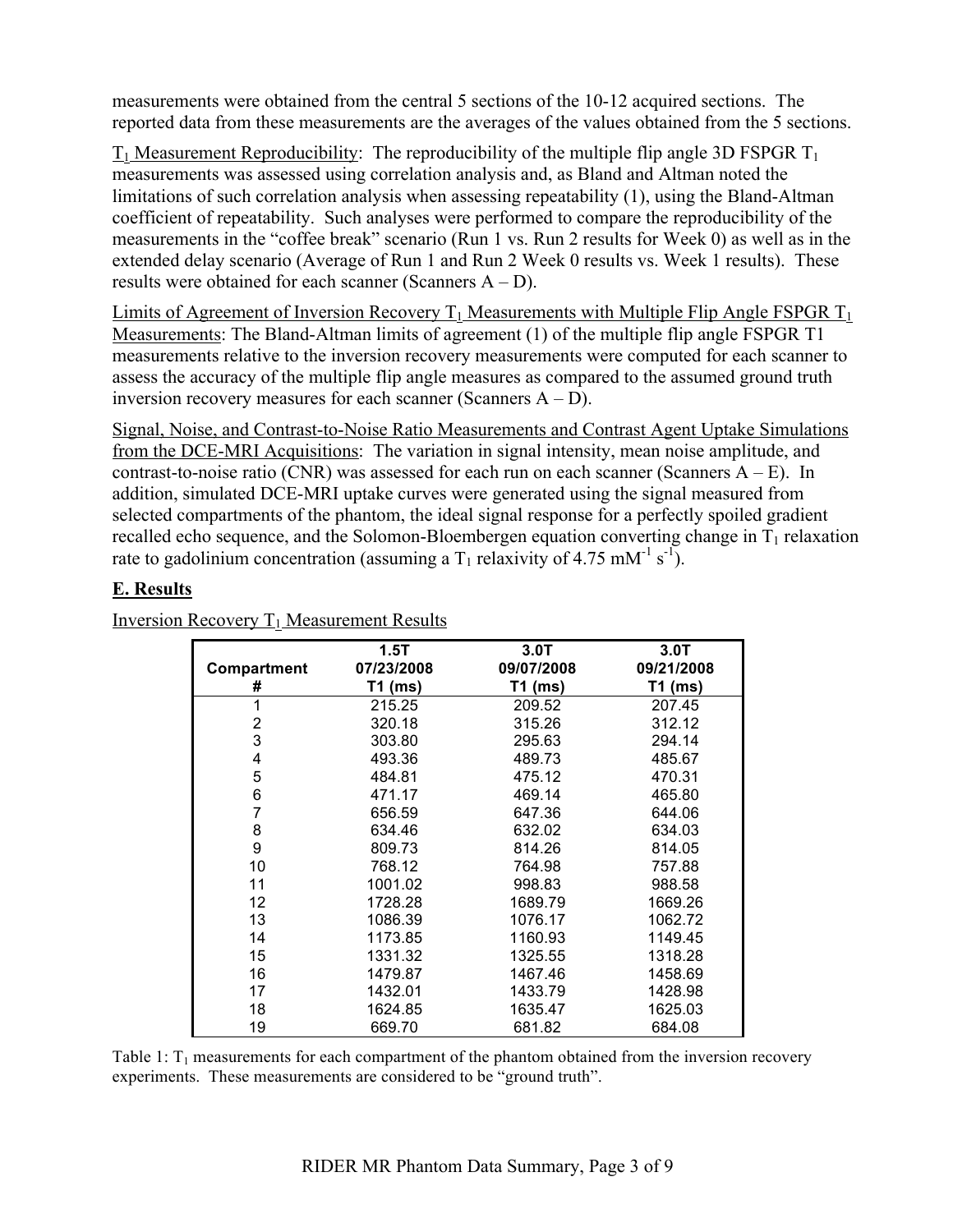From the data in Table 1, the Bland-Altman coefficient of repeatability (1.96 times the standard deviation of the differences in  $T_1$  at the two time points) for the 3.0T repeated measurement data is 11.1 ms, or approximately 1.3% of the mean.

#### Multiple Flip Angle  $T_1$  Measurement Results

### **Scanner A (1.5T)**



Figure 2: Scanner A multiple flip angle  $T_1$  measurement correlations. Left: "Coffee break" Run 1 vs. Run 2. Right: Week 1 vs. average of the two "coffee break" week 0 runs. Error bars represent one standard deviation of the mean of the five  $T_1$  ROI measurements made per compartment.

Coefficients of repeatability:<br>Run 1 vs. Run 2: 9.7 ms (1.0% of mean) Run 1 vs. Run 2: Week 1 vs. Week 2: 18.7 ms (2.0% of mean) Limits of agreement (multiple flip angle FSPGR vs. inversion recovery):

| Run 1:  | 94.8 ms (10.4% of mean) |
|---------|-------------------------|
| Run 2:  | 88.9 ms (9.8% of mean)  |
| Week 0: | 80.4 ms (8.9% of mean)  |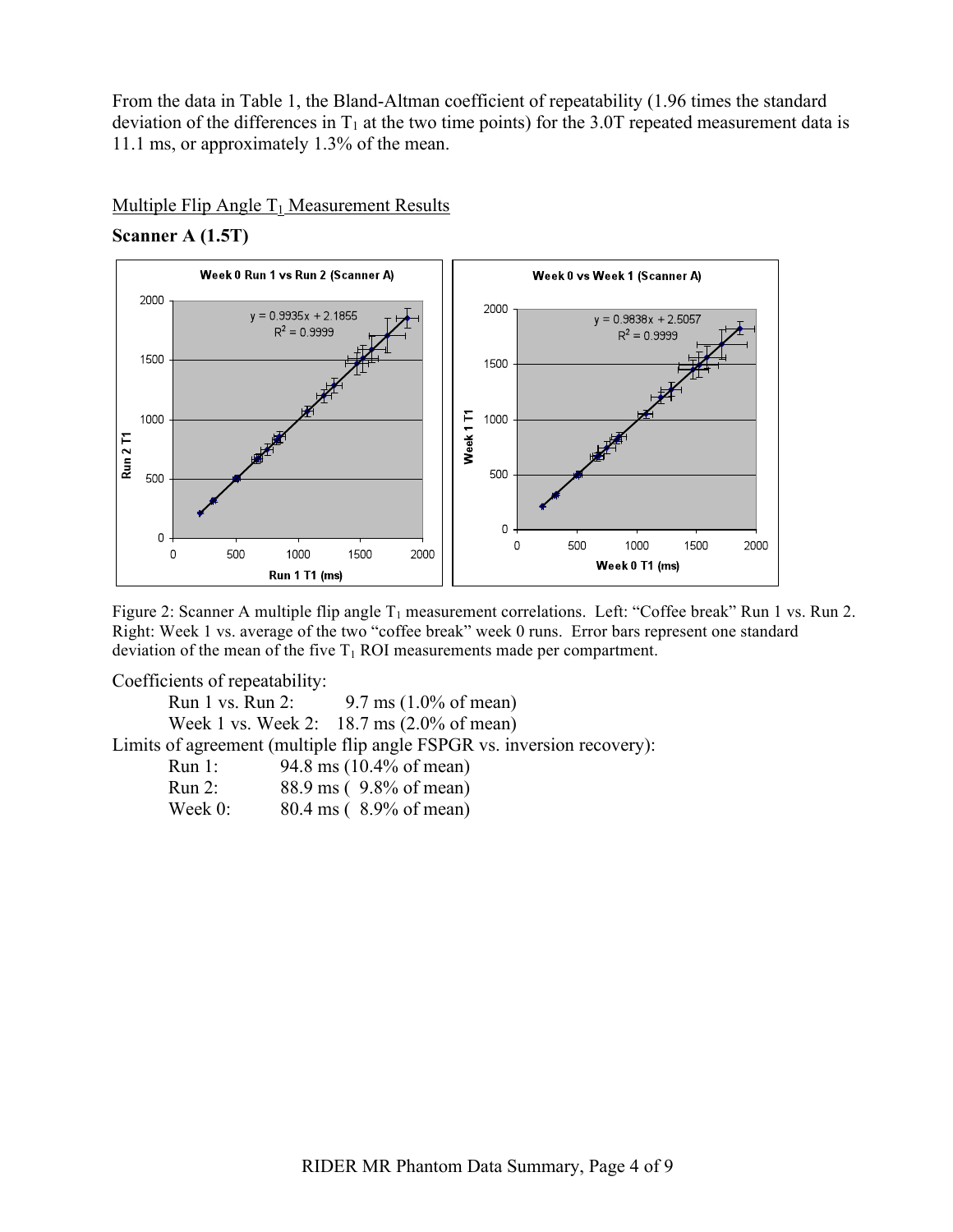**Scanner B (1.5T)** 



 Right: Week 1 vs. average of the two "coffee break" week 0 runs. Error bars represent one standard deviation of the mean of the five  $T_1$  ROI measurements made per compartment. Figure 3: Scanner B multiple flip angle  $T_1$  measurement correlations. Left: "Coffee break" Run 1 vs. Run 2.

Coefficients of repeatability:<br>Run 1 vs. Run 2: 8.6 ms (0.9% of mean) Run 1 vs. Run 2: Week 1 vs. Week 2: 10.1 ms (1.1% of mean)

Limits of agreement (multiple flip angle FSPGR vs. inversion recovery):

| Run 1:     | 129.0 ms $(14.0\% \text{ of mean})$          |
|------------|----------------------------------------------|
| $Run 2$ :  | 131.8 ms $(14.3\% \text{ of mean})$          |
| Week $0$ : | $121.8 \text{ ms } (13.3\% \text{ of mean})$ |

## **Scanner C (1.5T)**

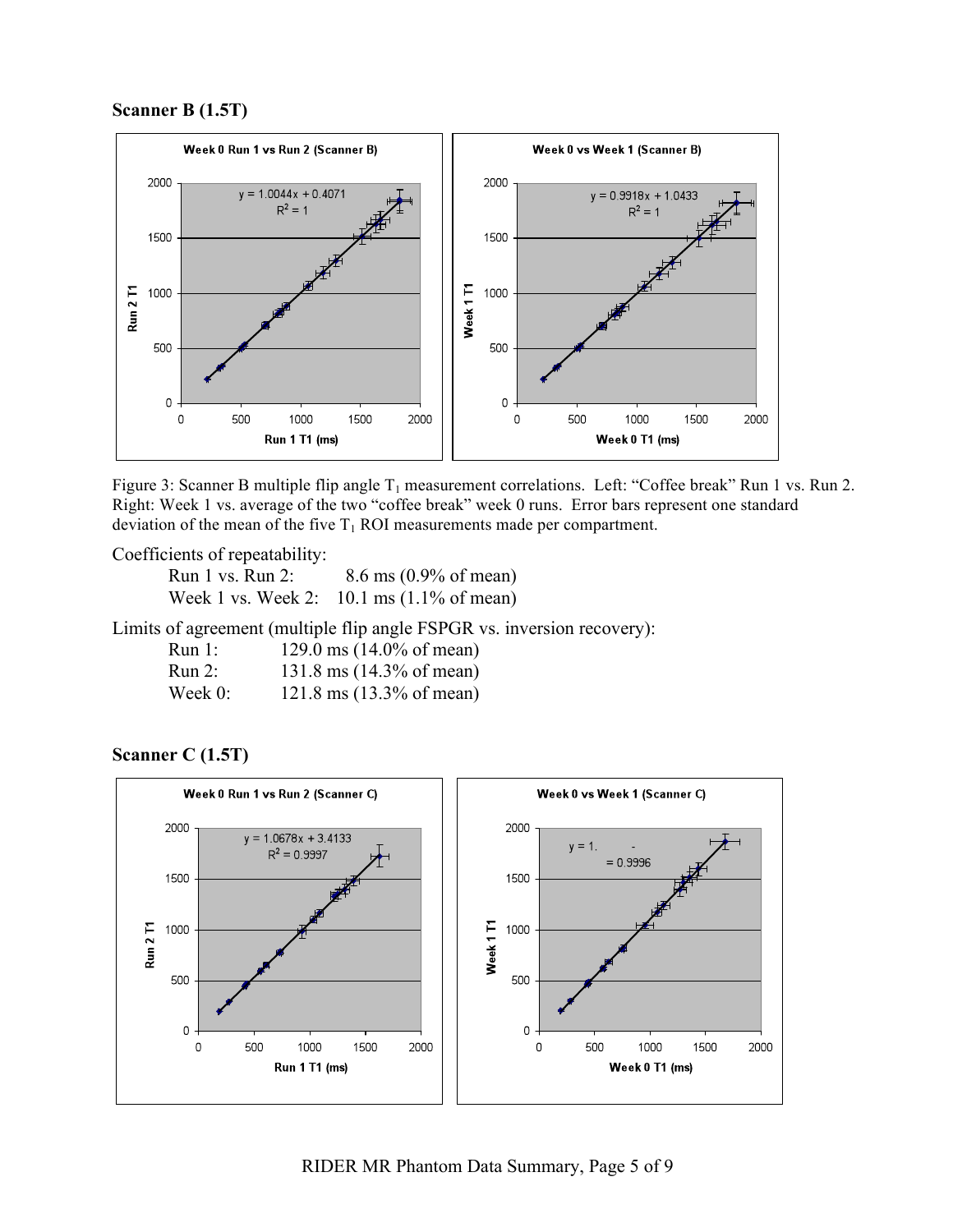Right: Week 1 vs. average of the two "coffee break" week 0 runs. Error bars represent one standard deviation of the mean of the five  $T_1$  ROI measurements made per compartment. Figure 4: Scanner C multiple flip angle  $T_1$  measurement correlations. Left: "Coffee break" Run 1 vs. Run 2.

| Coefficients of repeatability: |                                             |
|--------------------------------|---------------------------------------------|
| Run $1$ vs. Run $2$ :          | 59.2 ms $(7.2\% \text{ of mean})$           |
|                                | Week 1 vs. Week 2: 114.1 ms (13.3% of mean) |

Limits of agreement (multiple flip angle FSPGR vs. inversion recovery):

| Run 1:    | 113.2 ms $(13.6\% \text{ of mean})$ |
|-----------|-------------------------------------|
| $Run 2$ : | 79.2 ms (9.2% of mean)              |
| Week 0:   | 107.2 ms $(12.0\% \text{ of mean})$ |

#### **Scanner D (3.0T)**



Figure 5: Scanner D multiple flip angle  $T_1$  measurement correlations. Left: "Coffee break" Run 1 vs. Run 2. Right: Week 1 vs. average of the two "coffee break" week 0 runs. Error bars represent one standard deviation of the mean of the five  $T_1$  ROI measurements made per compartment.

| Coefficients of repeatability: |                                                              |
|--------------------------------|--------------------------------------------------------------|
|                                | Run 1 vs. Run 2: $11.4 \text{ ms } (1.1\% \text{ of mean})$  |
|                                | Week 1 vs. Week 2: $14.2 \text{ ms} (1.4\% \text{ of mean})$ |

Limits of agreement (multiple flip angle FSPGR vs. inversion recovery):

| Run 1:  | $201.1 \text{ ms } (21.1\% \text{ of mean})$ |
|---------|----------------------------------------------|
| Run 2:  | 194.9 ms (20.5% of mean)                     |
| Week 0: | 190.6 ms $(20.1\% \text{ of mean})$          |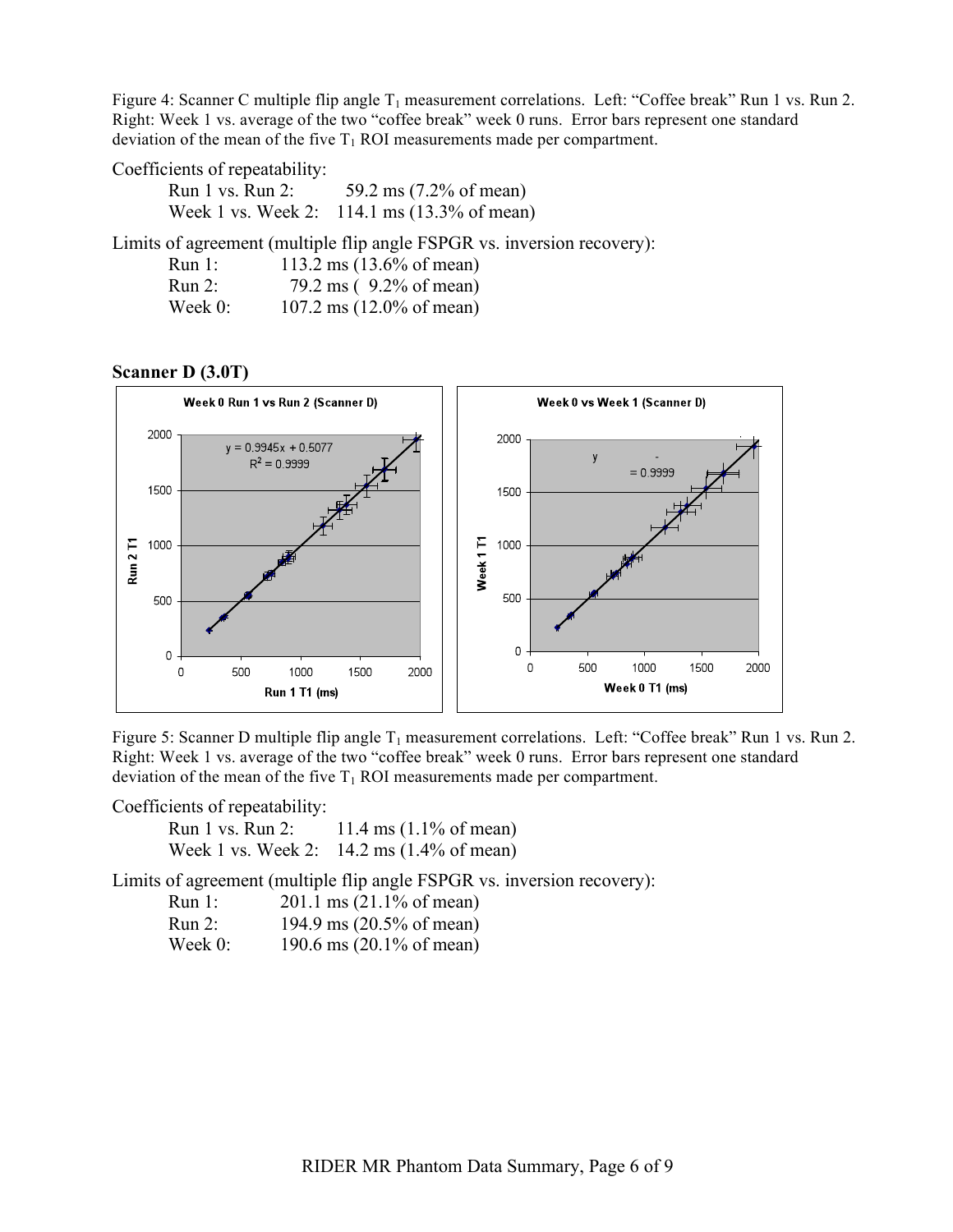### DCE-MRI Contrast-to-Noise Ratio and Signal Stability Measurements





 Figure 6: Scanner A contrast-to-noise ratio of individual phantom compartments relative to compartment 12 for the "coffee break" repetitions and the week 1 time point.

Average coefficient of variation of signal intensity over duration of DCE scan at each time point\*\*\*:

| Run 1:     | $0.4\%$ |
|------------|---------|
| Run 2:     | $0.5\%$ |
| Week $1$ : | $0.5\%$ |

Average coefficient of variation of CNR over the three time points\*\*\*: 0.9%



**Scanner B (1.5T)** 

 Figure 7: Scanner B contrast-to-noise ratio of individual phantom compartments relative to compartment 12 for the "coffee break" repetitions and the week 1 time point.

Average coefficient of variation of signal intensity over duration of DCE scan at each time point: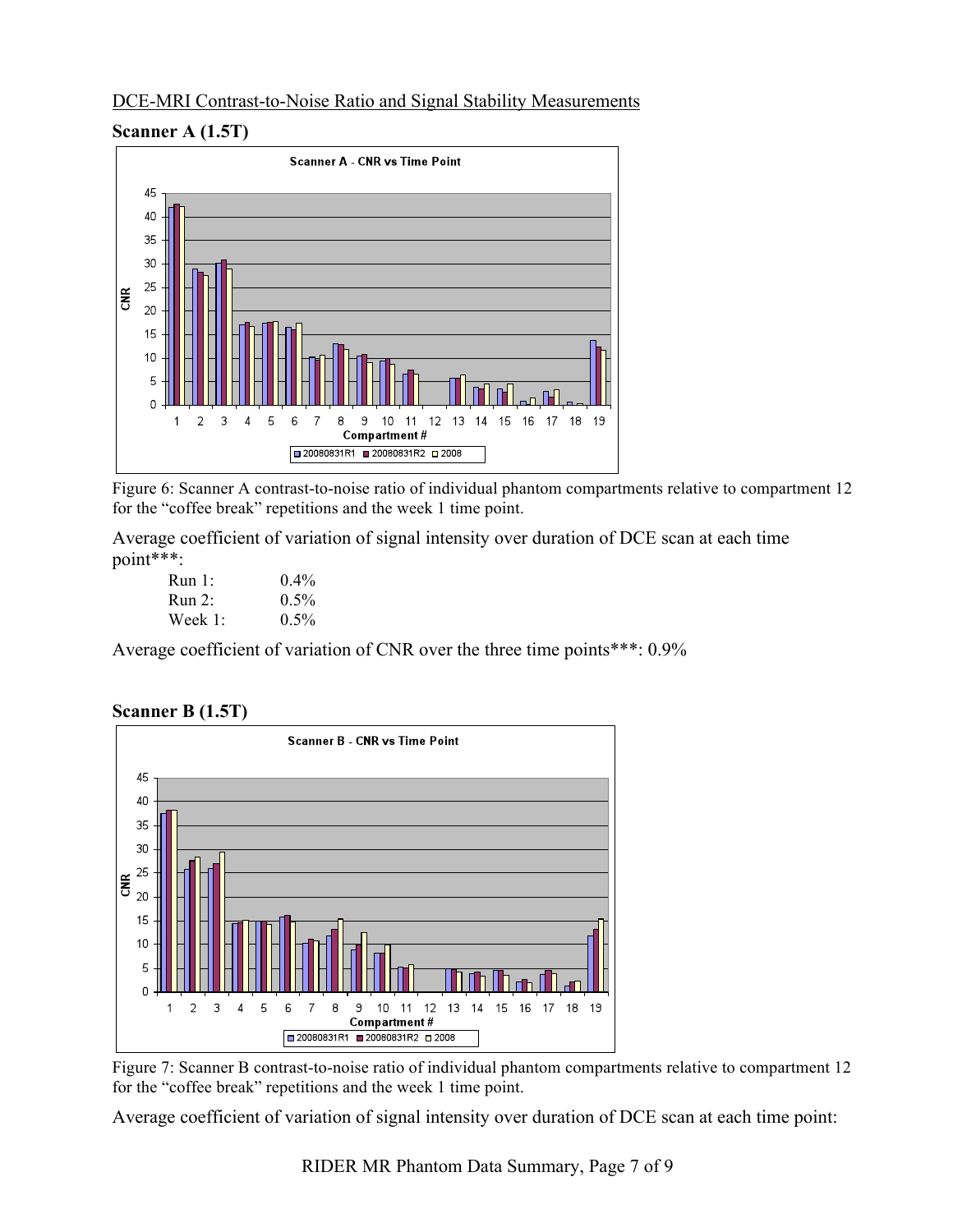| Run 1:     | $0.6\%$ |
|------------|---------|
| Run 2:     | $0.6\%$ |
| Week $1$ : | $0.5\%$ |

Average coefficient of variation of CNR over the three time points: 3.9%

#### **Scanner C (1.5T)**



 Figure 8: Scanner C contrast-to-noise ratio of individual phantom compartments relative to compartment 12 for the "coffee break" repetitions and the week 1 time point.

Average coefficient of variation of signal intensity over duration of DCE scan at each time point:

| Run 1:  | $1.2\%$ |
|---------|---------|
| Run 2:  | $0.9\%$ |
| Week 1: | $1.4\%$ |

Average coefficient of variation of CNR over the three time points: 4.3%

#### **Scanner D (3.0T)**